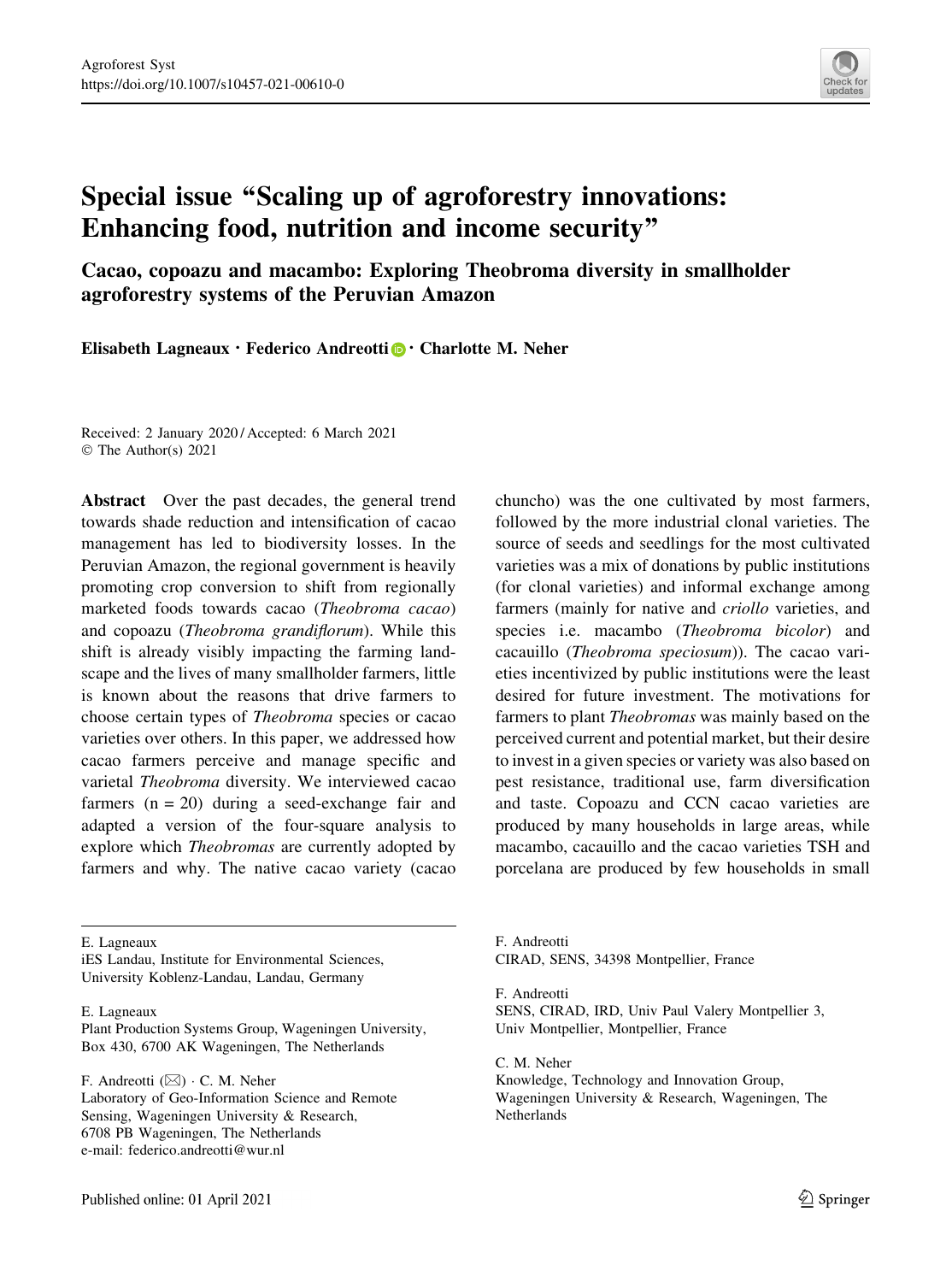areas. Our study suggests that agroforestry systems that include alternative Theobroma species are multistrata and more diverse than cacao-based systems. It highlights the risks of agrobiodiversity loss associated with the promotion of industrial cacao varieties, and the importance of seed and seedling access for the development of diverse farming systems. We recommend the expansion of local seed-sharing networks and the extension of public cacao-donation campaigns to neglected and underutilized Theobromas with socio-economic and environmental benefits, in order to make the local farming systems more diverse and resilient.

Keywords Agrobiodiversity · Neglected and underutilized species - Seed-exchange - Seed sourcing strategies · Cacao genetic diversity · Theobromas

#### Introduction

Agroforestry systems (AFS) are multifunctional agroecosystems which provide, along with crop production (van Noordwijk et al. [2016,](#page-9-0) [2020](#page-9-0)), a large range of regulating and supporting ecosystem services such as regulation of local climate, maintenance of soil fertility, carbon storage, and maintenance of genetic diversity (Mortimer et al. [2017;](#page-8-0) Ellison et al. [2017](#page-8-0); Nelson & Phillips [2018;](#page-8-0) Andrieu et al. [2019\)](#page-8-0). Appropriate agroforestry management can enhance forest conservation, genetic diversity, food production and livelihoods (Herrero-Jáuregui et al. [2019](#page-8-0)). Tree diversity within AFS is essential for the conservation of forest-dependent biodiversity and agricultural production (van Noordwijk et al. [2016](#page-9-0); Andreotti et al. [2018](#page-8-0)). The most studied tropical AFS are coffee-based (e.g. Cerda et al. [2017](#page-8-0); Andreotti et al. [2020](#page-8-0)) and cacaobased production systems (e.g. Clough et al. [2009](#page-8-0); Saj et al. [2017;](#page-9-0) Andreotti et al. [2018\)](#page-8-0). Cacao has traditionally been produced within tropical AFS, with cacao trees offering the advantage to be both shade tolerant and shade producing trees contributing to maintaining soil fertility and creating a beneficial microclimate (Sauvadet al. [2019](#page-9-0)). However, over the past decades, the general trend towards shade reduction and intensification of cacao management has led to biodiversity losses (Saj et al. [2017\)](#page-9-0). While this is true for modern AFS, traditional and more diversified AFS

continue to exist. They show greater levels of shade, more tree strata and higher tree species richness across the landscape than conventional AFS (Deheuvels et al. [2012;](#page-8-0) Saj et al. [2017](#page-9-0); Andreotti et al. [2018\)](#page-8-0).

In the Peruvian department of Madre de Dios, where artisanal-scale gold mining has recently caused record deforestation numbers (Caballero Espejo et al. [2018](#page-8-0); Finer and Mamani [2018a](#page-8-0), [b](#page-8-0)), the regional government is promoting agriculture as an alternative sustainable and legal land-use. Several public programs are heavily investing in crop conversion to shift from regionally marketed foods towards commodity cash crops, i.e. cacao and copoazu (Theobroma grandiflorum) (e.g. MINAGRI [2019a,](#page-8-0) [b](#page-8-0)). These policies are already having a visible impact on the farming landscape, since between 2010 and 2017, the surface of cultivated rice and corn have decreased respectively by 94 and 83%, while that of cacao has increased by 99% (INEI [2018\)](#page-8-0). While some consider it as a regional "cacao boom", not all smallholder farmers feel included in the transition towards cacao-based farming systems, an approach that was managed top-down. Grass-root farmer organizations i.e. the Farmer's Federation of Madre de Dios (FADEMAD), who have already lost political power in the last decades (Rojas [2014\)](#page-9-0) feel ignored by regional governments and international development organizations (pers. comm. with FADEMAD leader, September 20, 2019). In order to develop land-use transition policies which are more inclusive of smallholder farmers, there needs to be an increased understanding of their preferences and of the reasons that lead them to prefer one species over another.

In this study, we will focus on Theobroma species—a genus that comprises cacao and copoazu, two important cash crops, and different cacao varieties. Varieties are a taxonomic rank lower than species, meaning that they describe groups of organisms sharing similar traits but belonging to the same species. In order to gain new insights into the reasons that motivate farmers to adopt certain Theobroma species (TS) and cacao varieties (CV) over others, and thereby to provide the first study on the adoption of Theobroma species and varieties in the Peruvian Amazon, we address the following research questions:

- 1. Which TS and CV are currently adopted by smallholder farmers in the Peruvian Amazon and why?
- 2. Why are these TS and CV managed and how are they obtained?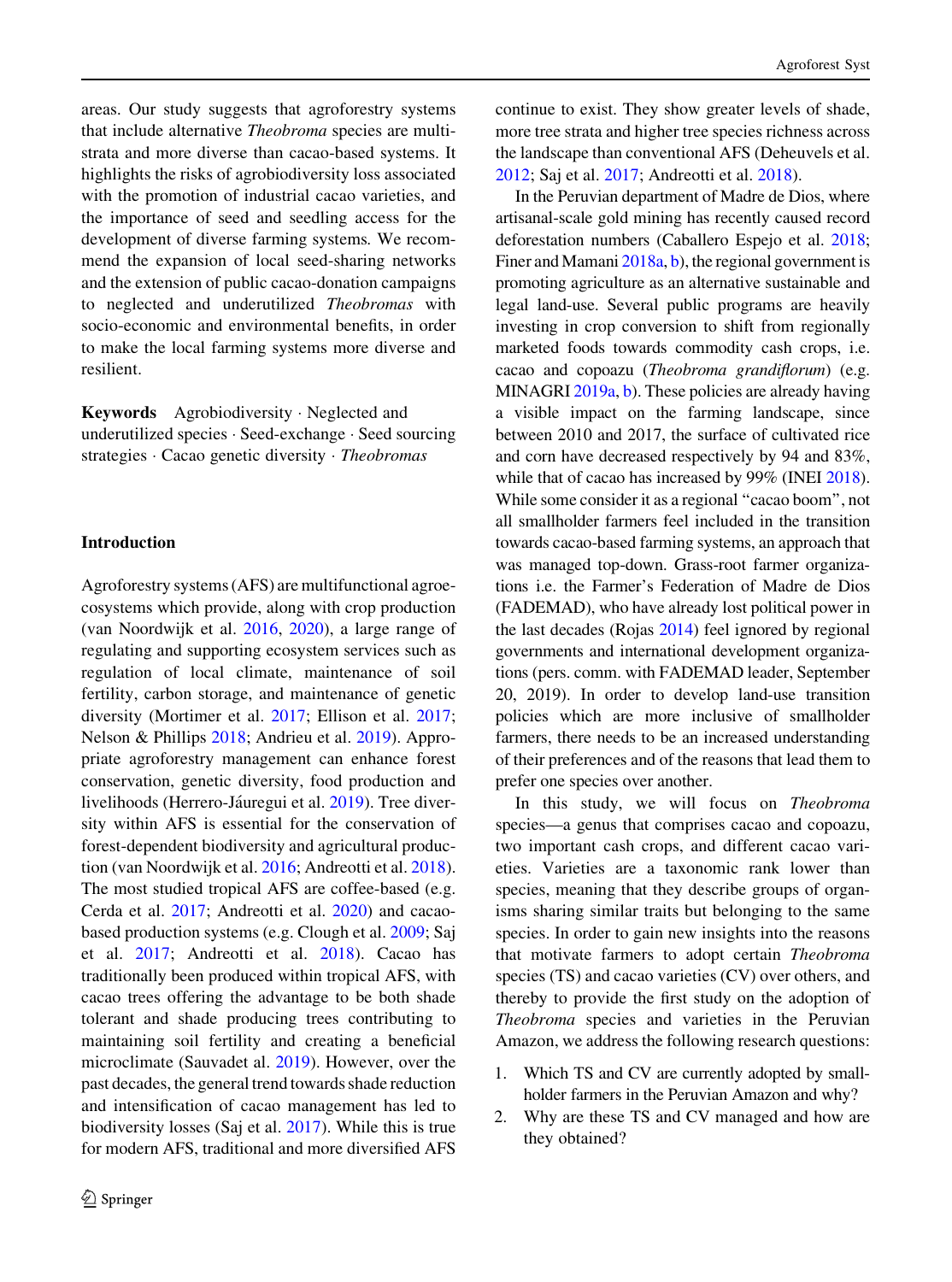## Materials and methods

All the data was collected during the 2019 seed fair (''Feria de Semillas 2019'') which took place on the 12th of October in Puerto Maldonado. This seedexchange fair is the single biggest yearly gathering of farmers in the region. During this event, farmers from the whole region are invited to bring, sell, buy and exchange seeds from their farms. Most farmers are former or active members of the AAE ("Asociación Agricultura Ecologica''—Association of Organic Farmers) and almost all are non-mechanized smallholders managing a diversity of crops.

To explore the knowledge and management of crop diversity amongst the participating farmers, we used an adapted version of the four-square analysis (4SqA) which consists of both quantitative and qualitative components (Grum et al. [2003](#page-8-0)). While 4SqA usually relies on a participatory focus-group dynamic, farmers were interviewed individually. We interviewed 20 farmers, both men and women, as representatives of the household, among the participants to the fair. This number was considered representative of the 150 agroforestry farms established in the Tambopata Province (Peña [2018\)](#page-8-0), the largest and by far most populous of the three provinces in Madre de Dios.

During the interviews, farmers were first asked to write down all known TS and CV, including those they do not cultivate. Second, they were asked to locate each of the species and varieties in the 4SqA. The 4SqA is a two-dimensional plane where one axis represents the number of households who cultivate a crop species or variety, and the other axis the approximate combined surface area over which it is grown. Hereafter, the farmers were asked to answer a set of questions with regard to the species and varieties cultivated on their lands (Box 1). Although we used a structured questionnaire, all comments made by the farmers were taken into account.

Participants were asked for their informed consent, which all farmers provided. They were informed that they were free to participate or to stop the interview whenever wanted and that their right of anonymity would be fully respected. Each 4SqA exercise, together with the interviews, took no longer than thirty minutes.

| Q1. Which crop species/varieties have a high demand on the market?      |
|-------------------------------------------------------------------------|
| Q2. Which varieties have a low demand on the market?                    |
| Q3. Which varieties produce a low yield?                                |
| Q4. Which varieties produce a high yield?                               |
| Q5. Which varieties do you plant in the shadow of other trees?          |
| Q6. Which varieties do you plant in the full sun?                       |
| Q7. Which varieties are resistant to pests and diseases?                |
| Q8. Which varieties are resistant to drought?                           |
| Q9. Which varieties do you intercrop with other varieties of cacao?     |
| Q10. Does this variety have social or cultural value to you?            |
| Q11. Which varieties do you use for self-consumption?                   |
| Q12. Which varieties produce byproducts?                                |
| Q13. Which varieties would you like to produce (more of) in the future? |
|                                                                         |

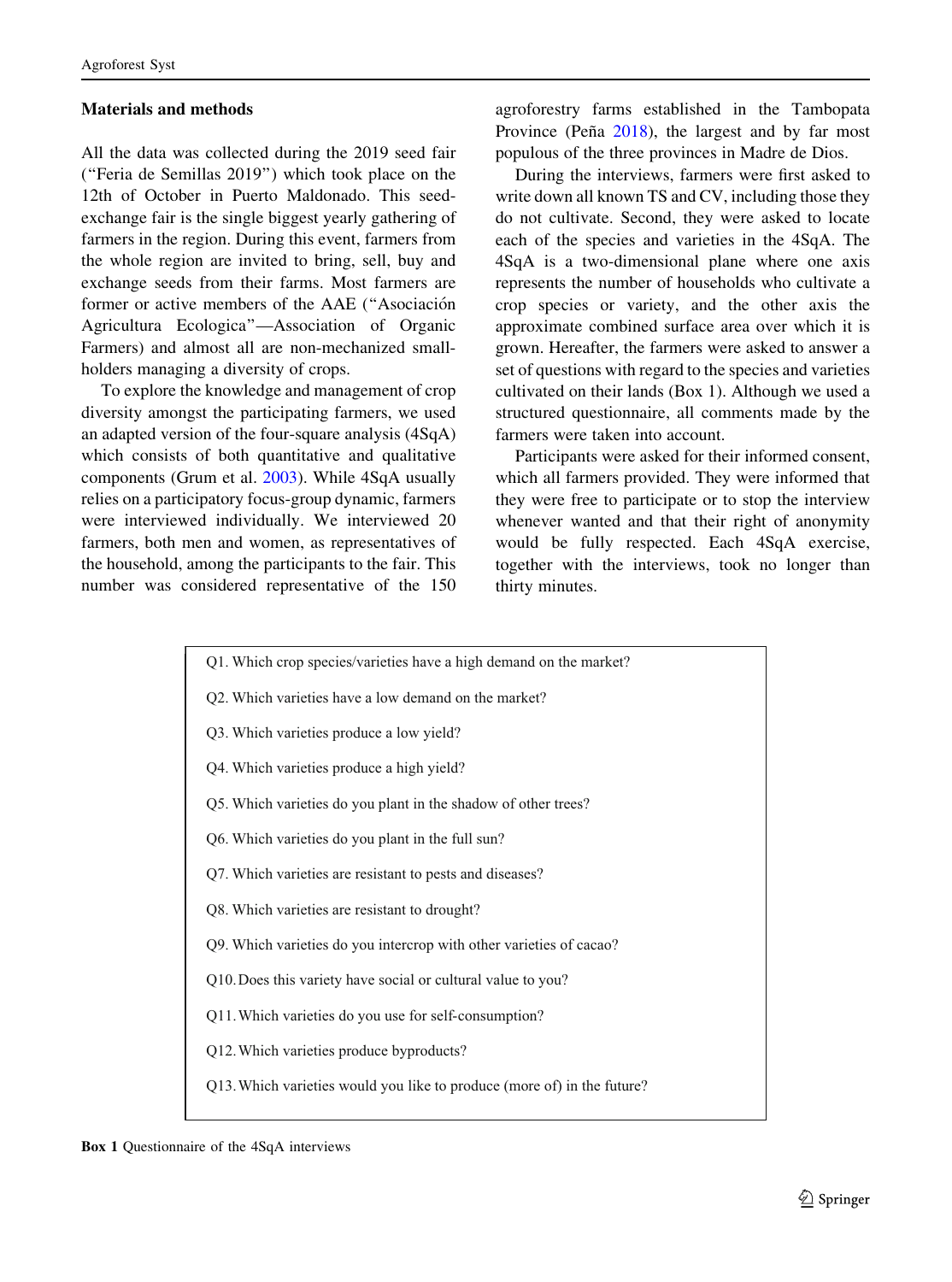To explore the results of the 4SqA, a Principal Component Analysis (PCA) was performed. PCA allowed us to retain patterns, thereby simplifying the complexity of the collected data (Lever et al. [2017](#page-8-0)). The distance matrix was calculated based on the questions presented in Box 1. Overall patterns of the most used species and varieties and related questions asked during the 4SqA were analyzed. The PCA explanatory variables were six different TS and CV, namely: VRAE99, CCN51, CCN95, cacao chuncho, macambo and copoazu; while the illustrative variables were the 13 questions introduced in Box 1. We omitted from the PCA the lesser used CV and TS (two farmers or less), because of the normalization and the few data available for them. The PCA was carried out using R 2.13.0 (R Core Team [2013](#page-8-0)) with the packages mco (Mersmann [2014\)](#page-8-0) and psych (Revelle [2017\)](#page-9-0).

## Results

The 20 cacao producers that we interviewed were familiar with the common names of their cultivated TS and CV. In total, the farmers mentioned 10 CV (Theobroma cacao), 9 of which were identified as



Fig. 1 Representations of the Theobrama species and cacao varieties mentioned by farmers. Each Theobroma species (in bold): cacao (Theobroma cacao), copoazu (Theobroma grandiflorum), macambo (Theobroma bicolor) and cacauillo (Theobroma speciosum) is represented by a sketch of its fruit. Cacao varieties are divided between traditional varieties and hybrids (or clones)

different varieties, and 3 other TS: macambo (Theobroma bicolor), copoazu (Theobroma grandiflorum) and cacauillo (Theobroma speciosum) (Fig. 1). The most often mentioned cultivated CV was cacao chuncho, the native cacao variety (11 farmers).

Farmers obtained the seeds of TS and CV from different organizations, technicians, NGOs and cooperatives, or from other farmers (Table [1](#page-4-0)). Regarding the CV, the first source of seeds and seedlings was farmer outreach programs, whether through local NGOs or public institutions. For the TS (macambo, cacauillo and copoazú), seeds and seedlings were picked up from the forest or neighboring AFS systems through seed exchange. The CV that farmers wanted to plant more of in the future were VRAE99, VRAE15, CCN51, CCN95, cacao chuncho, and porcelana. The reason that motivated the cultivation of the more intensive CCN varieties, was related to the confidence farmers have gained in producing the varieties successfully. For porcelana, this reason was related to a better resistance to pests, and for cacao chuncho, it was related to traditional use and delicious taste. Regarding TS, farmers were mainly interested in investing in macambo and copoazu, due to their resistance to pests and the perception that these species have a high market potential. Overall, farmers considered these species a better investment for the future than the CV. Only one farmer mentioned cacauillo for its good business potential.

We combined the 4SqA interviews within a single figure to represent the overall farmers' perspectives on the cultivation of the different species and varieties (Fig. [2](#page-4-0)). The 4SqA highlighted the difference in cultivation of the TS and CV, showing which of those are cultivated on large areas and by many households, i.e. copoazu and CCN51; and those cultivated on small areas by few households, i.e. macambo and cacauillo (Fig. [2](#page-4-0)).

In our PCA, the first and the second axes explained 48.16 and 20.39% of the total variance for the questions asked during the 4SqA interviews. From the PCA results (Fig. [3](#page-5-0)) we could identify two main clusters. The first cluster is composed of copoazu, macambo and CCN51. CCN51 is well represented by the first axis, that is mainly influenced by Q2 (low demand), Q4 (high yield) and Q11 (self-consumption). It is also the one farmers pointed to as most resistant to droughts (Q8). Copoazu and macambo were characterized by farmers as desirable species to be planted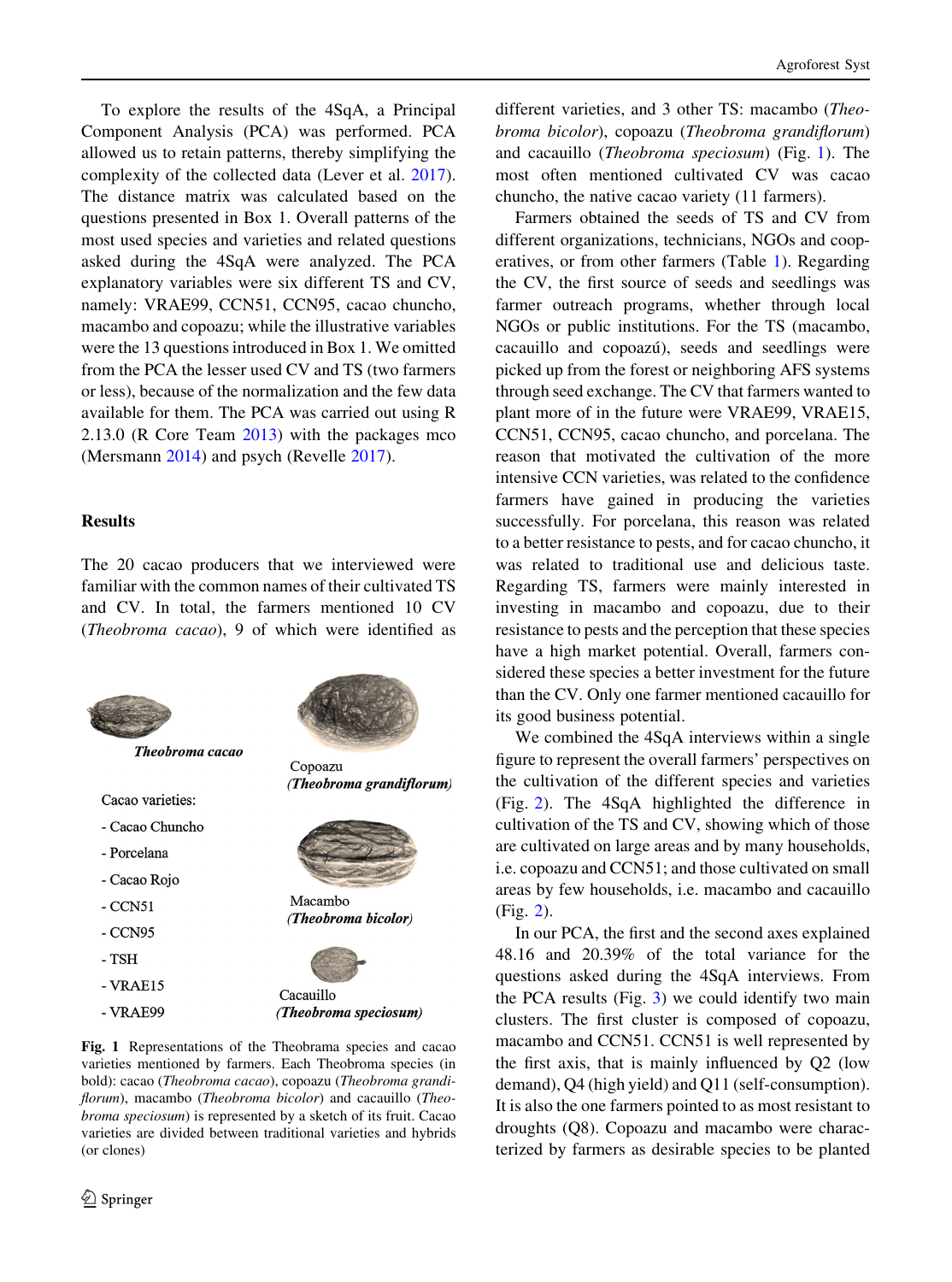| Common name    |                   | Scientific                       | Number of                 | Seed sources                                         | Reasons mentioned for cultivating the                                          |
|----------------|-------------------|----------------------------------|---------------------------|------------------------------------------------------|--------------------------------------------------------------------------------|
| <b>Species</b> | Variety           | name                             | farmers<br>cultivating it |                                                      | species/variety in the future                                                  |
| Cacao          | Cacao<br>Chuncho  | <b>Theobroma</b><br>cacao        | 11                        | NGO Caritas, Forest,<br>neighbor, Seed exchange      | Traditional, Taste                                                             |
|                | CCN <sub>95</sub> |                                  | 6                         | Technicians, NGO Caritas,<br>Forest, Cooperative,    | Confident to produce it successfully                                           |
|                | VRAE99            |                                  | 8                         | Technicians, NGO Caritas,<br>neighbor, Cooperative,  | Confident to produce it successfully                                           |
|                | CCN <sub>51</sub> |                                  | 5                         | Technicians, NGO Caritas,<br>neighbor, GOREMAD       | High yield                                                                     |
|                | <b>VRAE 15</b>    |                                  | 2                         | <b>NGO Caritas</b>                                   |                                                                                |
|                | <b>TSH</b>        |                                  | 2                         | Technicians, GOREMAD                                 |                                                                                |
|                | Porcelana         |                                  | 2                         | NGOs, Other farmers                                  | Pest resistant                                                                 |
|                | Cacao<br>Rojo     |                                  | 1                         | <b>NGOs</b>                                          |                                                                                |
| Macambo        |                   | <b>Theobroma</b><br>bicolor      | 3                         | Forest, Seed exchange                                | Pest resistant, Diversification, Good<br>business                              |
| Copoazu        |                   | <b>Theobroma</b><br>grandiflorum | 6                         | Forest. Brazilian border<br>(Iñapari), Seed exchange | High nutritional content,<br>Diversification, Pest resistant, Good<br>business |
| Cacauillo      |                   | <b>Theobroma</b><br>speciosa     | 1                         | Forest                                               | Good business                                                                  |

<span id="page-4-0"></span>Table 1 List of Theobroma species (TS) and cacao varieties (CV) mentioned by farmers, along with the source of seeds and seedlings and the reasons mentioned for wanting to cultivate them in the future



Fig. 2 Results of the 4SqA representing different Theobroma species (TS) and cacao varieties (CB) on two scales—cultivated area and number of households cultivating the species or variety

more in the future (Q13). In addition, they tended to associate it with an increased social and cultural value (Q10) and better resistance to pests (Q7). Q6 (full sun) was pointing in the opposite direction to the copoazu and macambo cluster, suggesting a cultivation of those species in the shade. The second cluster is composed of VRAE99, CCN95 and cacao chuncho. All three were associated to low yields (Q3) and a high demand on the market (Q1).

## **Discussion**

In this study, we identified four Theobroma species (TS) and 9 cacao varieties (CV) managed by smallholder farmers in the Peruvian Amazon. We identified how farmers provided themselves with seeds and seedlings, managed the species and varieties and explored their motivations for cultivating each TS and CV.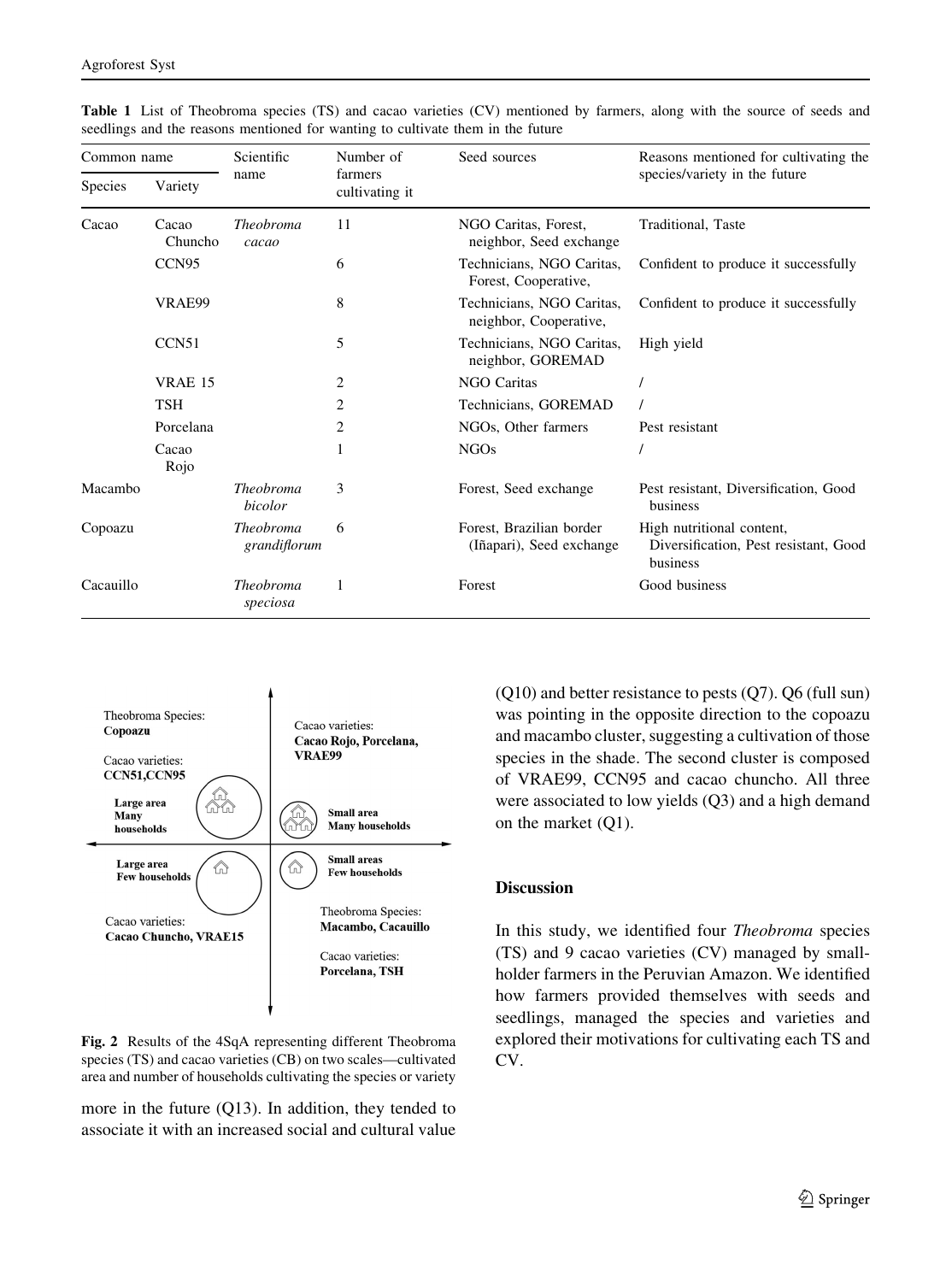<span id="page-5-0"></span>

Fig. 3 Results of the PCA

#### Theobroma diversity

CV are usually divided in three generic groups: criollo, usually valued for its fine aroma; forastero, originally from the Amazon basin, making up most of the global production because of its higher yield; and trinitario, a hybrid derivative between criollo and forastero (Whitkus et al. [1998\)](#page-9-0). Some varieties are hybrids between these different groups. In our study, most mentioned species were known to regional agronomists and mentioned in the Cacao Management Plan of Madre de Dios (MINAGRI [2019a,](#page-8-0) [b](#page-8-0)). This was not the case for the variety ''VRAE95'', mentioned by two farmers, which led us to conclude to a mistake related to the confusing acronyms and considered it VRAE99 instead. Cacao chuncho, the variety cultivated by most farmers, refers to the native cacao that grows naturally in the region of Madre de Dios and it is valued for its flavor and robustness. It is associated to the *forastero* genetic group (MINAGRI [2019a](#page-8-0), [b\)](#page-8-0). The CCN varieties refer to international hybrids that were crossed in Ecuador to produce high yields, but which produce lower quality chocolate. VRAE varieties are forastero clones originating from the Valle del Río Apurímac-Ene in the Peruvian department of Ayacucho (Motamayor et al. [2002\)](#page-8-0). TSH (Trinidad Select Hybrids) cacao is a hybrid originally bread in Trinidad and Tobago. Porcelana, also called cacao blanco, is a criollo variety originating from the department of Piura in Peru, valued for its fine aroma (Quiñones et al. [2018\)](#page-8-0). Cacao Rojo probably refers to an unidentified hybrid. The benefits mentioned by the farmers for each CV (e.g. yield, pest tolerance, taste) where coherent with the information available about the varieties in the literature. This suggests they were well informed on the topic and that our results are based on expert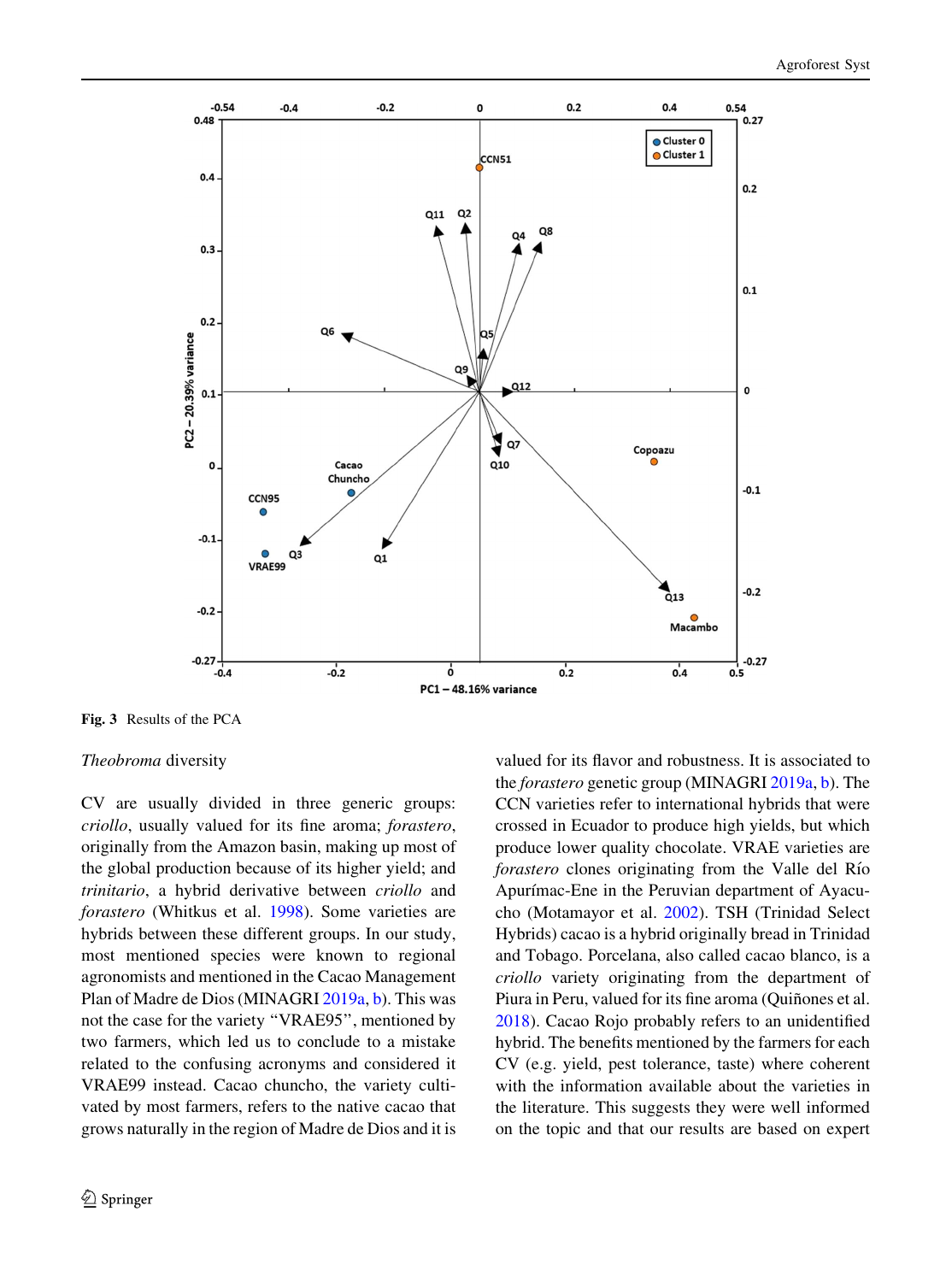knowledge. The same is true for copoazu, macambo, and cacauillo, the TS mentioned by farmers.

## Theobroma seeds and seedlings

Seed sources, supply chains and support systems by the government and NGOs were already analyzed in Peru (Bordie et al. [1997\)](#page-8-0). It was shown that more than 65% of the fruit tree species came from smallholder systems (Bordie et al. [1997](#page-8-0)). Access to seeds and seedlings can be facilitated during events such as the seed fair, during which our study took place. This fair in particular was self-organized and informal, without governmental support. Yet, such events are valuable tools to establish social networks, which are important drivers for genetic resource and knowledge exchange (Almekinders et al. [2016](#page-8-0)). This is particularly true for regions such as Madre de Dios, in which farmers live geographically dispersed.

Our results showed that the access to seeds and seedlings varied between three groups of *Theobromas*: first the international clones, i.e. CCN and VRAE varieties, that were often accessed through technicians (meaning that they were donated by public institution projects) and by the local government (GOREMAD); second the native and criollo varieties i.e. cacao chuncho and porcelana, that were mainly accessed through local NGOs and other farmers; and finally the TS, which were only accessed directly from the forest or through exchange with other farmers. Overall, the most popular Theobromas were accessed through a multitude of sources, with exchange between farmers (neighbors, cooperatives, seed-exchange events) being an important source. This highlights the importance of seed and seedling access to the development of diverse farming systems.

Increasing the diversity of the local farming systems is important for a variety of reasons. Clough et al. [\(2009](#page-8-0)) describe the ''cacao boom and bust'', in which the increase in cacao production leads to shade removal and biodiversity loss and eventually to land depletion. This scenario could be avoided by increasing the diversity of Theobromas on smallholders' farms. The promotion of diverse TS and CV with high market potential—such as macambo, copoazu and cacao chuncho, would give farmers access to global and local markets, while maintaining biodiversity and fertile soils, thereby avoiding the cacao ''boom and bust'' effect. Nevertheless, our results suggest that the local government and farmer outreach programs focus on the donation of few CV, mainly known for their productivity, e.g. CCN51, instead of incentivizing the cultivation of a variety of Theobromas. This loss of agricultural variety, following the introduction of higher-yielding varieties, was already documented in Peru for the case of potatoes cultivation (Brush et al. [1992\)](#page-8-0). In this case, local varieties such as cacao chuncho, with traditional value, could suffer from competition with newly introduced clonal varieties. Indeed, cacao chuncho was the most adopted Theobroma by the farmers we interviewed, but it was perceived as cultivated by few households. A local NGO (Caritas) had provided some farmers with seedlings, but government-led donation campaigns were not promoting the native variety.

## Theobroma decision-making and management

Our results suggest that cacao farmers in Madre de Dios mainly choose CV and TS that improve their position on the market. Specifically, they mainly choose varieties that have a high demand on the market (e.g. CCN95, VRAE99, cacao chuncho) or that they believe to be part of a growing market (e.g. copoazu, macambo). Surprisingly, some of the most cultivated varieties were associated to low yields. This is the case for cacao chuncho, that was also valued for its taste and traditionality. This is consistent with the species being a high quality but low-yielding cultivar. This is also in line with findings from another study using the same methodology (4SqA), in which farmers not only chose highly producing banana cultivars, but also varieties with contrasting favorable characteristics, including taste (Kilwinger et al. [2019\)](#page-8-0). The two more industrial CCN cacao varieties were perceived very differently: CCN51 was valued for its high yield and drought resistance, but associated to a low demand, and possibly therefore valued for selfconsumption instead. CCN95 was associated to low yields (despite one farmer mentioning high yields as a driver for increased cultivation in the future) and to a high demand on the market. It was also the one out of the two adopted by most farmers. Yet, it is notable that the more industrial varieties, incentivized by public institutions, were much less often mentioned as desirable for future investment than TS i.e. macambo and copoazu, which were valued for their resistance to pests, high market potential and cultural value.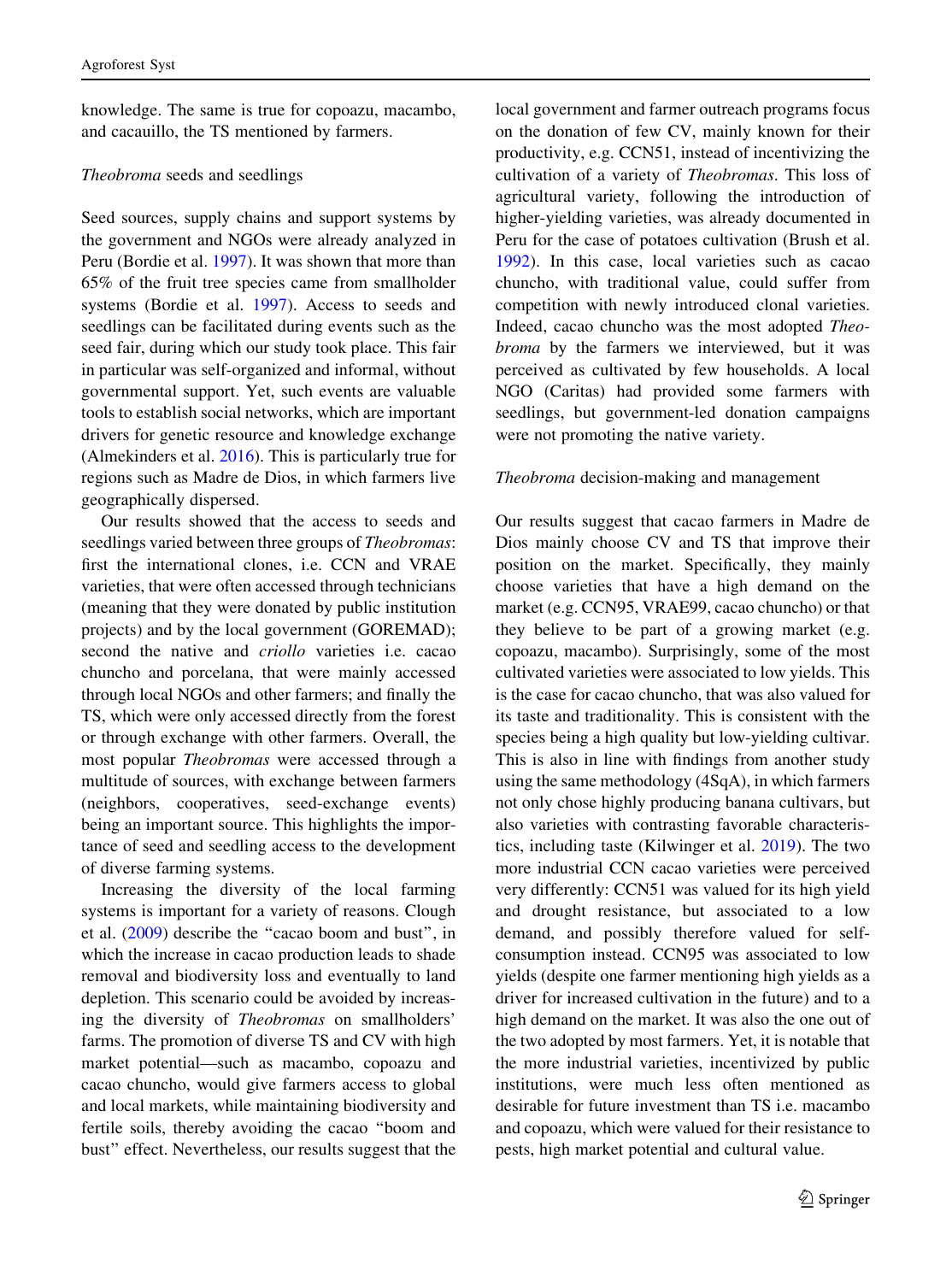With the results from the 4SqA (Fig. [2\)](#page-4-0), we were able to highlight TS and CV facing a possible risk of local erosion (Grum et al. [2003](#page-8-0)): two TS, macambo and cacauillo; and two CV, TSH and Porcelana. In the case of macambo, this is consistent with the species being a slower maturing fruit tree which needs over 25 years to thrive (Coomes et al. [2000](#page-8-0)) and that is successful in local communities mainly for domestic consumption and sales on the local market (López et al. [2017](#page-8-0)). The species sustains the farming households with regional market access and is part of more diversified agroforestry system, which contrasts with the CV CCN95, which has an internationally established market, and species like copoazu, believed to have a high market potential. Nevertheless, the mention of macambo as a desirable species for the future suggests a limited risk of local erosion, in comparison to cacauillo. Regarding TSH cacao, a variety accessed by farmers through government-led donation campaigns, the perception that it is cultivated by few farmers on small areas could mean that it is in competition with more promoted clones such as CCN varieties. In the case of porcelana cacao, the highquality variety that farmers accessed through informal exchange, its low adoption could suggest an insufficient local production, keeping potential buyers away and thereby reinforcing the loop of low adoption.

We learned from farmer's motivations that they used different management techniques depending on which *Theobroma* they cultivate. For example, we highlighted that TS such as macambo and copoazu are not planted in full sunlight. In parallel, farmers mentioned in the case of macambo and copoazu, the diversification of the farming system as a motivation for future cultivation. These results suggest that agroforestry systems that include TS are multi-strata and more diverse than systems based on cacao production only. Yet, this study is one of the first to look at Theobroma-based agroforestry systems, and many more questions remain for future research about the potential of adding other Theobroma species to cacao-based agroforestry systems.

## Conclusions

In a booming context of cultivar transition, it is easy for public institutions to neglect the long-term impacts of their investments in a single crop. In the case of Madre de Dios, in the Peruvian Amazon, the ''cacao boom'' is already reaching hundreds of smallholder farmers who are incentivized to shift their production towards cacao-based systems. This study highlights the role of different TS and CV in the management of the agroecosystem, and the risks associated to the promotion of single cacao varieties. Farmers are currently incentivized by public programs to plant more high-yielding cacao varieties, such as CCN51, that they perceive as having a low demand on the market and that they are less motivated to plant more of in the future. In parallel, farmers intend to invest in species such as macambo, which are not promoted by local farmer outreach programs, despite their potential to diversify the farming system. Therefore, we recommend the extension of public cacao-donation campaigns to neglected and underutilized TS such as macambo and cacauillo, and native CV such as cacao chuncho and porcelana. These varieties have socioeconomic and environmental benefits to offer, in addition to being well suited for multi-strata agroforestry systems and perceived as desirable to farmers. This study also highlights the importance of seed and seedling exchange networks for the farmers management of a diversity of Theobroma species and varieties. Tailored seed supply chains for smallholder farmers have the potential to make the local farming systems more diverse, more resilient and less vulnerable to global cacao prices. Finally, we stress the importance of research focusing on farmers preferences and decision-making, in particular in such rapidly changing contexts, where local agrobiodiversity in put in jeopardy.

Acknowledgements This research did not receive any specific grant from funding agencies in the public, commercial, or not-for-profit sectors. We are grateful to all farmers who participated in this study and to the NGO Asociación Agricultura Ecologica for organizing the seedexchange fair in Puerto Maldonado. We also thank Robin Van Loon from the NGO Camino Verde, for his precious suggestions and expert advices.

Open Access This article is licensed under a Creative Commons Attribution 4.0 International License, which permits use, sharing, adaptation, distribution and reproduction in any medium or format, as long as you give appropriate credit to the original author(s) and the source, provide a link to the Creative Commons licence, and indicate if changes were made. The images or other third party material in this article are included in the article's Creative Commons licence, unless indicated otherwise in a credit line to the material. If material is not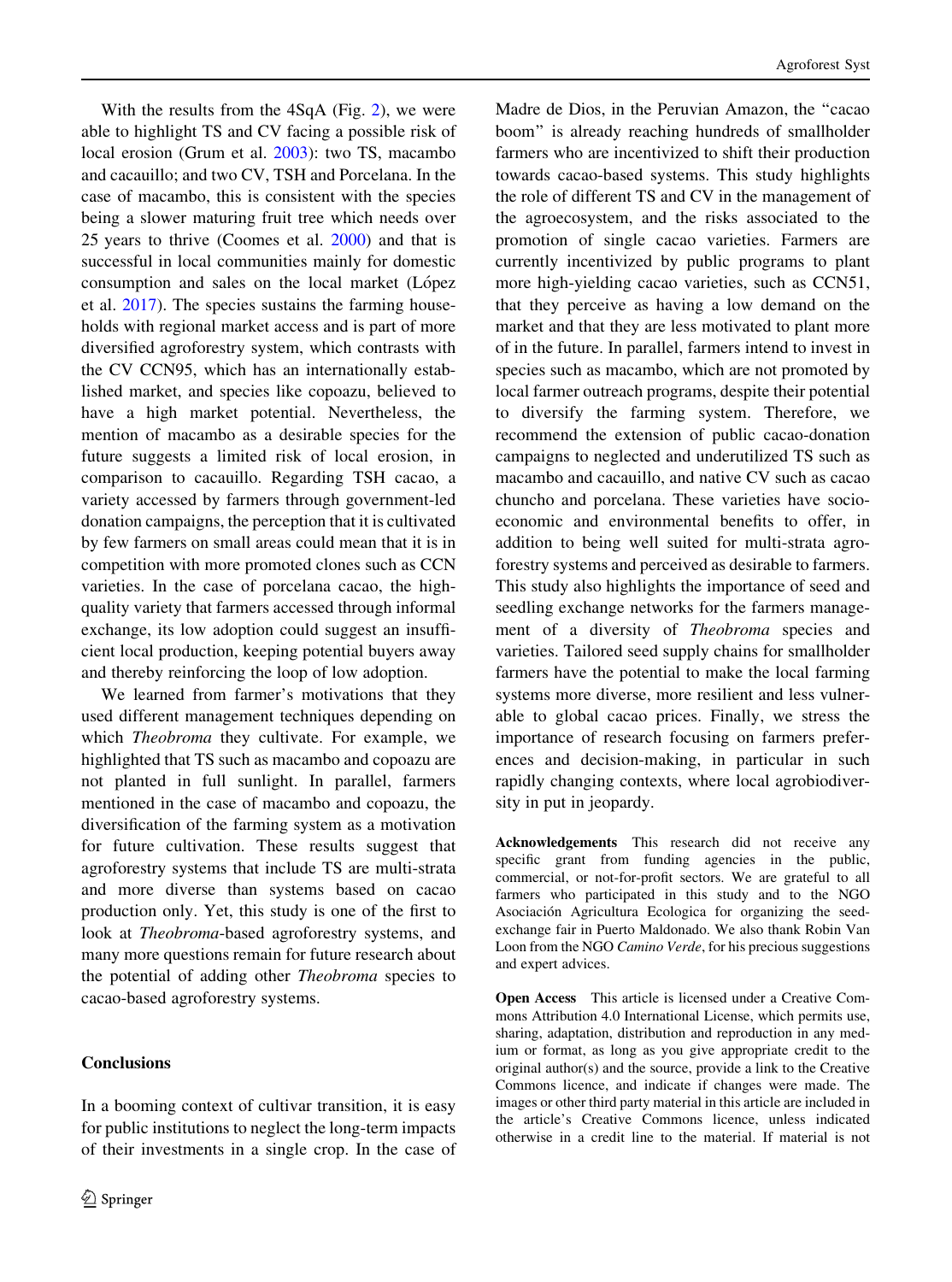<span id="page-8-0"></span>included in the article's Creative Commons licence and your intended use is not permitted by statutory regulation or exceeds the permitted use, you will need to obtain permission directly from the copyright holder. To view a copy of this licence, visit <http://creativecommons.org/licenses/by/4.0/>.

## References

- Almekinders CJM, Ronner E, van Heerwaarden J (2016) Tracing seed diffusion from introduced legume seeds through N2Africa demonstration trials and seed-input packages (No. 92). N2Africa
- Andrieu N, Howland F, Alba IA, Le Coq JF, Osorio AM, Martinez-Baron D, Chia E (2019) Co-designing climatesmart farming systems with local stakeholders: a methodological framework for achieving large-scale change. Front Sustain Food Syst 3:37
- Andreotti F, Mao Z, Jagoret P, Speelman EN, Gary C, Saj S (2018) Exploring management strategies to enhance the provision of ecosystem services in complex smallholder agroforestry systems. Ecol Ind 94:257–265. [https://doi.org/](https://doi.org/10.1016/j.ecolind.2018.06.048) [10.1016/j.ecolind.2018.06.048](https://doi.org/10.1016/j.ecolind.2018.06.048)
- Andreotti F, Speelman EN, Van den Meersche K, Allinne C (2020) Combining participatory games and backcasting to support collective scenario evaluation: an action research approach for sustainable agroforestry landscape management. Sustain Sci 15(5):1383–1399
- Brodie AW, Labarta-Chávarri RA, Weber JC (1997) Tree germplasm management and use on-farm in the Peruvian Amazon: a case study from the Ucayali region, Peru. ODI London and ICRAF Nairobi, London
- Brush SB, Taylor JE, Bellon MR (1992) Technology adoption and biological diversity in Andean potato agriculture. J Dev Econ 39(2):365–387
- Caballero Espejo J, Messinger M, Román-Dañobeytia F, Ascorra C, Fernandez L, Silman M (2018) Deforestation and forest degradation due to gold mining in the Peruvian Amazon: a 34-year perspective. Remote Sens 10(12):1903
- Cerda R, Allinne C, Gary C, Tixier P, Harvey CA, Krolczyk L, Mathiot C, Clément E, Aubertot JN, Avelino J (2017) Effects of shade, altitude and management on multiple ecosystem services in coffee agroecosystems. Eur J Agron 82:308–319
- Clough Y, Faust H, Tscharntke T (2009) Cacao boom and bust: sustainability of agroforests and opportunities for biodiversity conservation. Conserv Lett 2:197–205. [https://doi.](https://doi.org/10.1111/j.1755-263x.2009.00072.x) [org/10.1111/j.1755-263x.2009.00072.x](https://doi.org/10.1111/j.1755-263x.2009.00072.x)
- Coomes OT, Grimard F, Burt GJ (2000) Tropical forests and shifting cultivation: secondary forest fallow dynamics among traditional farmers of the Peruvian Amazon. Ecol Econ 32(1):109–124
- Deheuvels O, Avelino J, Somarriba E, Malezieux E (2012) Vegetation structure and productivity in cocoa-based agroforestry systems in Talamanca, Costa Rica. Agric Ecosyst Environ 149:181–188
- Ellison D, Morris EC, Locatelli B, Sheil D, Cohen J, Murdiyarso D, Gutierrez V, Van Noordwijk M, Creed IF, Pokorny J, Gaveau D, Spracklen DV, Tobella AB, Ilstedt U, Teuling

AJ, Gebrehiwot SJ, Sands D, Muys B, Verbist B, Springgay E, Sugandi Y, Caroline AS (2017) Trees, forests and water: cool insights for a hot world. Glob Environ Change 43:51–61

- Finer M, Mamani N (2018a) Minería Aurífera alcanza Máximo Histórico de Deforestación en la Amazonía Sur Peruana. MAAP:96
- Finer M, Mamani N (2018b) Hotspots de Deforestación del 2018 en la Amazonía Peruana. MAAP: 98
- Grum, M., Gyasi, E. A., Osei, C., & Kranjac-Berisavljevic, G. (2003). Evaluation of best practices for landrace conservation: farmer evaluation
- Herrero-Jáuregui C, Arnaiz-Schmitz C, Herrera L, Smart SM, Montes C, Pineda FD, Schmitz MF (2019) Aligning landscape structure with ecosystem services along an urban– rural gradient. Trade-offs and transitions towards cultural services. Landsc Ecol 34(7):1525–1545
- INEI (2018) Madre de Dios, Compendio Estadístico 2018
- MINAGRI (2019a) Madre de Dios: Minagri invierte S/ 10 millones en Proyectos de Reconversión Productiva. Nota de Prensa. [https://www.gob.pe/institucion/minagri/](https://www.gob.pe/institucion/minagri/noticias/29160-madre-de-dios-minagri-invierte-s-10-millones-en-proyectos-de-reconversion-productiva) [noticias/29160-madre-de-dios-minagri-invierte-s-10](https://www.gob.pe/institucion/minagri/noticias/29160-madre-de-dios-minagri-invierte-s-10-millones-en-proyectos-de-reconversion-productiva) [millones-en-proyectos-de-reconversion-productiva.](https://www.gob.pe/institucion/minagri/noticias/29160-madre-de-dios-minagri-invierte-s-10-millones-en-proyectos-de-reconversion-productiva) Retrieved 19 Dec 2019
- MINAGRI (2019b) Plan de Manejo de Cacao en la Región de Madre de Dios. PROGRAMA DE RECONVERSIÓN PRODUCTIVA-2019
- Lever J, Krzywinski M, Altman N (2017) Points of significance: principal component analysis. Nat Methods 14(7):641–642
- Kilwinger FBM, Rietveld AM, Groot JCJ, Almekinders CJM (2019) Culturally embedded practices of managing banana diversity and planting material in central Uganda. J Crop Improv. <https://doi.org/10.1080/15427528.2019.1610822>
- López RPJ, Zamora Chávez MM (2017) Plan de negocio para la elaboración y comercialización de helados de Macambo, año 2017. <http://repositorio.ucp.edu.pe/handle/UCP/241>
- Mersmann O (2014) mco: Multiple Criteria Optimization algorithms and related functions. R package version 1.0- 15.1. <https://CRAN.R-project.org/package=mco>
- Mortimer R, Saj S, David C (2017) Supporting and regulating ecosystem services in cocoa agroforestry systems. Agrofor Syst 92:1–19
- Motamayor JC, Risterucci AM, Lopez PA, Ortiz CF, Moreno A, Lanaud C (2002) Cacao domestication I: the origin of the cacao cultivated by the Mayas. Heredity 89(5):380–386
- Nelson V, Phillips D (2018) Sector, landscape or rural transformations? Exploring the limits and potential of agricultural sustainability initiatives through a cocoa case study. Bus Strateg Environ 27(2):252–262
- Peña Valdeiglesias J (2018) Sistematización de Experiencias del proyecto ''Fortaleciendo Medios de Vida ante el Cambio Clima´tico en Madre de Dios, Amazonia Peruana, 2016–2018'', CARITAS
- Quiñones M, Espinoza E, Yovera F, Cuchilla Y, Castro D (2018) Identification, georeferencing and morphological characteristics of upper trees of Theobroma cacao L. 1753 cultivar White Cocoa of Piura, Peru. The Biologist (Lima) 16(1):105–117
- R Core Team (2013) R: A language and environment for statistical computing